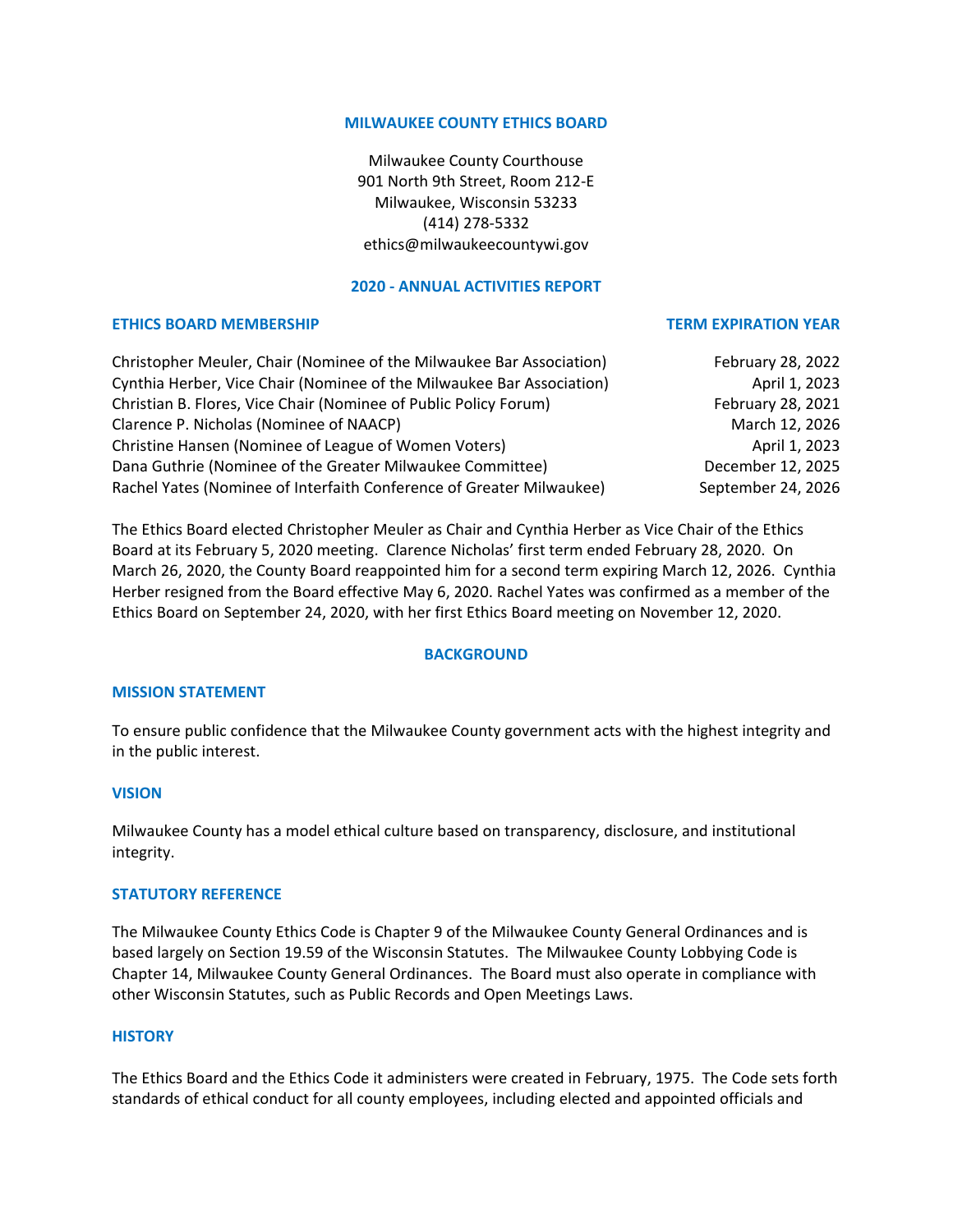members of boards and commissions. The County Board has amended the Code 29 times since its inception, with the most recent amendments occurring in 2016 and 2020. The current Ethics Board Rules and Procedures were adopted in 2013. These revisions more clearly delineate the Ethics Board's responsibilities under the Milwaukee County Ethics Code.

# **ORGANIZATION**

The Board consists of six members appointed by the County Executive and confirmed by the Milwaukee County Board of Supervisors for staggered six-year terms. New members are nominated by one of the following six outside entities:

- The National Association for the Advancement of Colored People (NAACP);
- The Public Policy Forum;
- The Greater Milwaukee Committee;
- The Milwaukee Bar Association;
- The Inter-Faith Conference of Greater Milwaukee; and
- The League of Women Voters of Greater Milwaukee.

The goal of this process is to ensure that the Board members reflect the racial and ethnic diversity of Milwaukee County, serve the residents of Milwaukee County according to their oaths of office, and act independently from the nomination and appointing authorities. An action by the Ethics Board requires an affirmative vote of four members. While serving on the Board, and for one year prior to his/her appointment, no member can be a county public official, employee, or candidate for public office.

## **BOARD RESPONSIBILITIES**

The Ethics Board administers the Ethics Code for county officials, employees, and members of county boards and commissions, and it is the primary source of interpretation of the Milwaukee County Ethics Code. The Board has three major responsibilities:

- Directs persons to timely file Statements of Economic Interests as required;
- Upon request, advises any county official, employee, or those who do business with county employees on the propriety of matters to which they may become a part; and
- Addresses investigation requests and verified complaints against county elected or appointed officials, employees, or members of county boards and commissions.

## **ADMINISTRATION**

## **STAFF**

Adam Gilmore, Executive Director, June 2019 to present Alisha Terry, Administrative Assistant, June 2015 to present

## **2020 BUDGET**

The 2020 adopted Ethics Board budget was \$8,650. In 2017, the Ethics Board budget was combined with the Personnel Review Board and Civil Service Commission budgets for efficiency and cost saving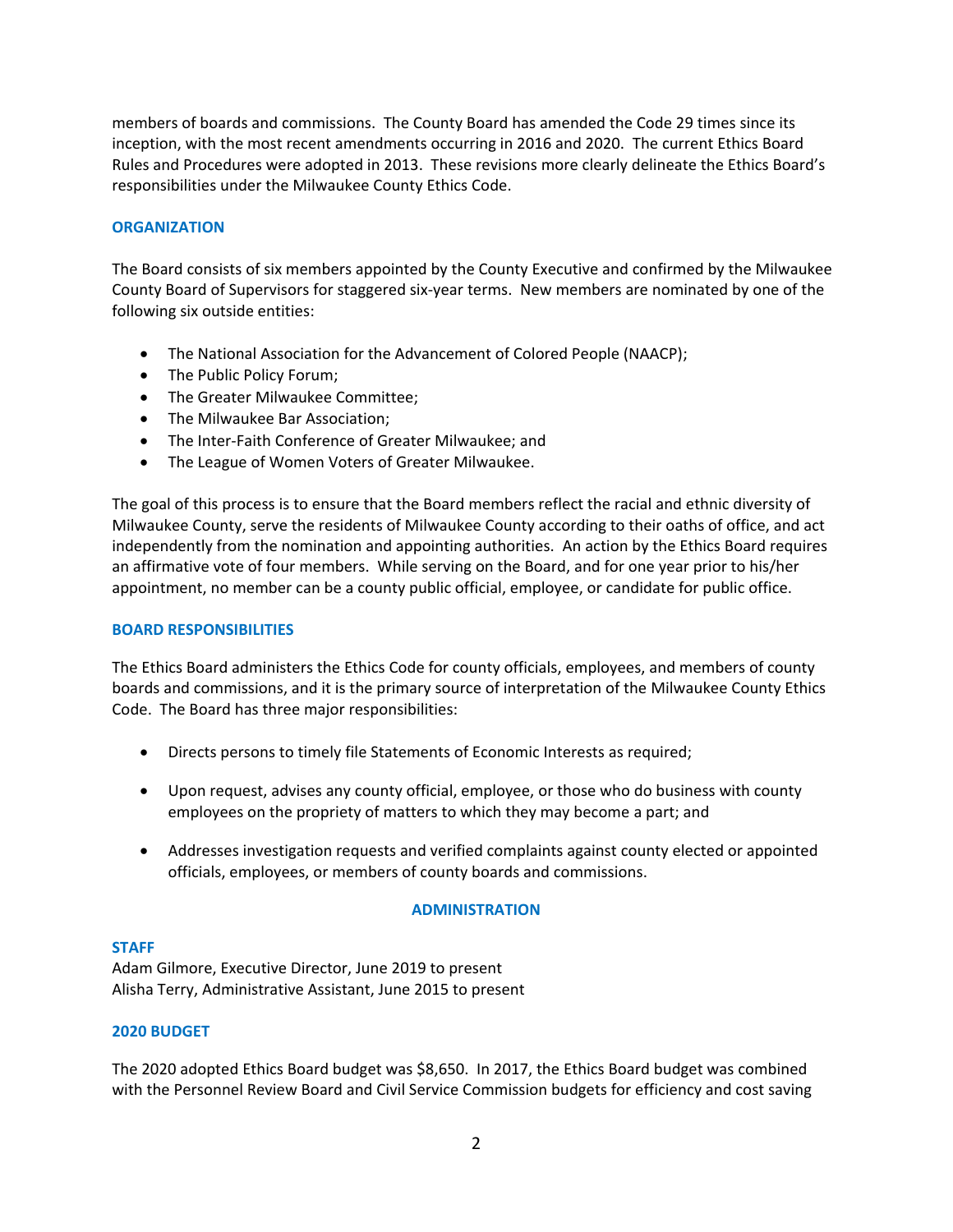purposes. Thus, the 2020 personnel costs for the three departments are now primarily taken from the Personnel Review Board budget. The two components of the 2020 Ethics Board budget are outside counsel representation and funding for the Statement of Economic Interests electronic filing project.

#### **BOARD MEETINGS**

In 2020, the Ethics Board met five times. By ordinance, the Ethics Board shall meet at least four times per year, with a February meeting designated as the annual meeting. The Ethics Board schedules additional meetings as necessary to timely respond to requests for advice or to investigate allegations of violations of the Ethics Code.

Although requests for written advice and investigations must be held in closed session pursuant to local ordinance and as permitted by state statutes, the Board gives public notice of the time, place, and general subject of its closed sessions in conformance with the State of Wisconsin's Open Meetings law. Most all other items of the meeting agenda are held in public session.

#### **MEETINGS AND ATTENDANCE**

The average Board member attendance rate was 97%.

| 2018                    |                                                                              | 2019                    |                                                                           | 2020                    |                                                                           |
|-------------------------|------------------------------------------------------------------------------|-------------------------|---------------------------------------------------------------------------|-------------------------|---------------------------------------------------------------------------|
| <b>MEMBER</b>           | <b>MEETINGS</b><br><b>ATTENDED</b><br>OF<br><b>MEETINGS</b><br><b>CALLED</b> | <b>MEMBER</b>           | <b>MEETINGS</b><br><b>ATTENDED OF</b><br><b>MEETINGS</b><br><b>CALLED</b> | <b>MEMBER</b>           | <b>MEETINGS</b><br><b>ATTENDED OF</b><br><b>MEETINGS</b><br><b>CALLED</b> |
| Christopher Meuler      | 6 of $6 = 100\%$                                                             | Christopher Meuler      | 5 of $5 = 100%$                                                           | Christopher Meuler      | 5 of $5 = 100%$                                                           |
| <b>Christian Flores</b> | 5 of $6 = 83%$                                                               | <b>Christian Flores</b> | 5 of $5 = 100\%$                                                          | <b>Christian Flores</b> | 5 of $5 = 100%$                                                           |
| Clarence Nicholas       | 2 of $5 = 40%$                                                               | Clarence Nicholas       | 5 of $5 = 100\%$                                                          | Clarence Nicholas       | 4 of $5 = 80\%$                                                           |
| <b>Howard Schnoll</b>   | 2 of $5 = 40%$                                                               | <b>Howard Schnoll</b>   | $1$ of $1 = 100\%$                                                        | Dana Guthrie            | 5 of $5 = 100%$                                                           |
| Christine Hansen        | 6 of $6 = 100\%$                                                             | <b>Christine Hansen</b> | 5 of $5 = 100%$                                                           | Christine Hansen        | 5 of $5 = 100%$                                                           |
| Cynthia Herber          | 5 of $6 = 83%$                                                               | Cynthia Herber          | 4 of $5 = 80%$                                                            | Cynthia Herber          | $1$ of $1 = 100\%$                                                        |
| Average                 |                                                                              | Average                 |                                                                           | Rachel Yates            | $1$ of $1 = 100\%$                                                        |
| <b>Attendance</b>       | $=74%$                                                                       | <b>Attendance</b>       | $= 97\%$                                                                  | Average                 |                                                                           |

## **Board Member Attendance Data 2018 to 2020**

## **ACTIVITIES RELATED TO THE DUTIES OF THE ETHICS BOARD**

**Attendance = 97%**

#### **STATEMENTS OF ECONOMIC INTEREST**

The Code requires that all candidates for elected County offices, all County employees, and all County elected and appointed officials, including members of boards and commissions, "whose duties and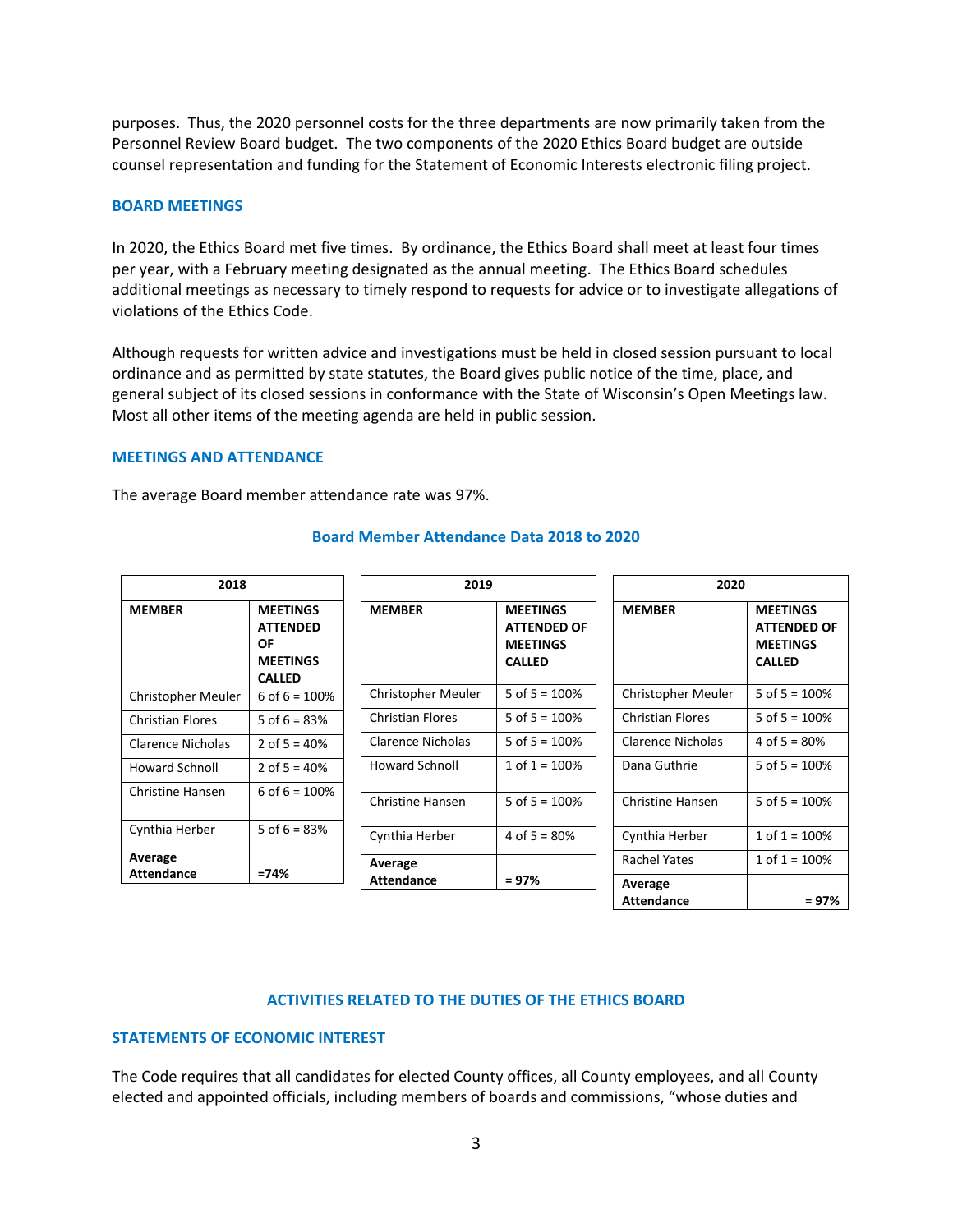responsibilities include the awarding and execution of contracts for the purchase of supplies, services, materials, and equipment for or on behalf of Milwaukee County, for the construction of public works, or for the sale or leasing of real estate," file a Statement of Economic Interests ("SEI") form and Affidavit with the Office of the Ethics Board.

In 2020, 337 people were required to file a Statement of Economic Interests with the Ethics Board, a slight decrease from the 345 people required to file in 2019.

The Board received four requests to review Statements of Economic Interest in 2020.

# **SEI ELECTRONIC FILING PROJECT**

This project was put on hold at the onset of the current health crisis in March of 2020. The Ethics Board hopes to pick up this project with IMSD in the spring of 2021 in the interest of providing more digital solutions for filing SEIs.

## **HEARING PROCEDURES**

The Ethics Board is working to revise its rules and recommend revisions to the Ethics Code as it relates to its hearing procedures. These revisions and recommendations are primarily for clarifying the roles of participants (e.g., Board Members, Hearing Examiner, etc.) in said hearings.

## **ETHICS COMPLIANCE & TRAINING**

The Milwaukee County Administrative Manual of Operating Procedures (AMOP) requires mandatory, online, annual ethics training for Milwaukee County employees.

The Ethics Board issued a summer edition of its newsletter, "Ethically Speaking". The summer newsletter focused on issues related to gifts. The Ethics Board recommends individuals visit their County website to review past newsletters for

## **ETHICS BOARD DETERMINATIONS AND ADVISORIES**

During 2020, the Ethics Board considered the following requests for advisory opinions, investigation requests, or other matters. Pursuant to rules established by County Ordinance and Statutes, these actions were discussed in closed session, and the synopses are written in a manner that protects the integrity of the closed session meetings and the confidentiality of the requesters. These summaries are for informational purposes and should not be relied on as authoritative advice for other factual scenarios. 15 advisories; 5 investigations/complaints

1. The Board received a request for advice concerning whether it is permissible for an organization to make a donation subsidizing a program when an appointed County official working on said program is a member of said organization. The Ethics Board Administrator concluded there was no violation of the Code, given the lack of a contractual relationship between the organization and the County and that the official was not "associated" with the organization for the purposes of the Code. 9.02(2), 9.05(2)(a-c).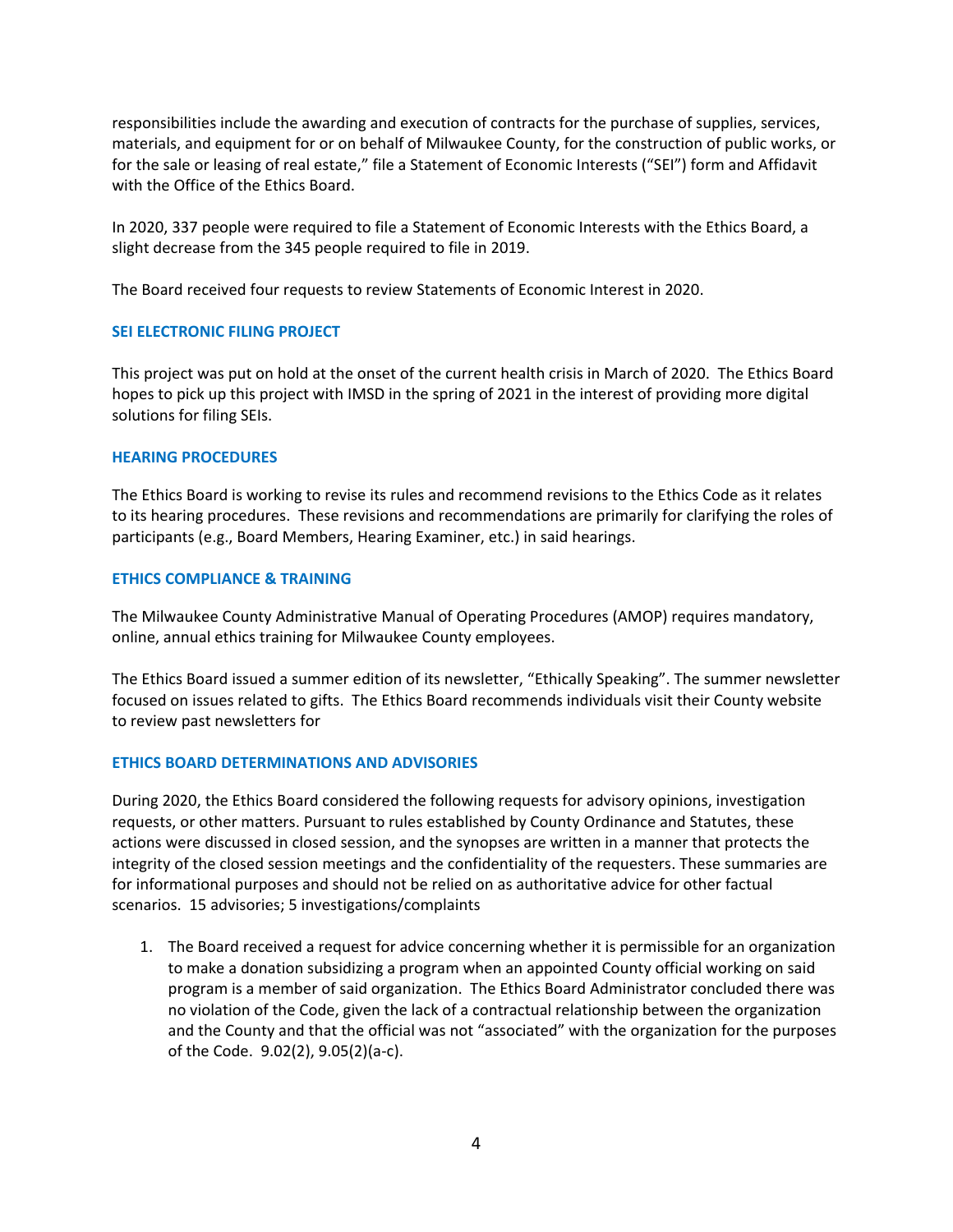- 2. The Board received a request for advice concerning whether a candidate for a County position, who currently sub-contracts with the County, as well as their spouse individually, if hired, would create a conflict of interest if the spouse continued sub-contracting with the County. It was determined by the Ethics Board Administrator that it was not a violation of the Ethics Code, but also pointed the inquirer to provisions of the Ethics Code that were pertinent. 9.05(2)(a-c).
- 3. The Board received a request for advice concerning whether a County department could partner with a vendor that does not have a contract with the County on an event. It was determined by the Ethics Board Administrator that there was no violation of the Ethics Code but confirmed that no one with bargaining power in the department, or their immediate families, have any significant fiduciary relationship/ties to the vendor. 9.05(2)(a-c).
- 4. A County employee informed the Board that they received campaign solicitation from a County elected official. They were concerned that other County employees were receiving the same solicitations. Before further inquiry could take place, the official was no longer elected to their position. 9.06(1)(b).
- 5. A County employee requested an advisory opinion regarding whether they could accept, from a County contracted vendor, a waived conference fee for multiple County employees. The purpose of the conference was for further education on an application currently in use by the County. The Ethics Board Chair determined that there was no violation in light of the conference being an educational opportunity related to an application already being utilized by the County. 9.05(2)(a-c).
- 6. A County employee requested an advisory opinion regarding whether they could do work for an organization while on County time. The Ethics Board Administrator determined that, while there was no inherent Code violation in this scenario, the employee should work with his supervisor and Human Resources, if necessary, to determine what balance of time, if any, was allowable, and to be mindful of the Code when on County time, specifically provisions in 9.05(2).
- 7. The Board received a request for advice concerning whether a County employee can sit as an exofficio board member of a non-profit that will be making a donation to the County. The Ethics Board Administrator determined there was no violation as long as the County employee was truly an ex-officio member with no voting authority. He also stated that if the employee ever exercised voting authority that the individual would become "associated" with the organization and it could be construed as an Ethics Code violation. 9.02(2), 9.05(2)(c)(1-2).
- 8. A County appointed official requested an advisory opinion regarding whether a gift could be given to a County employee retiring from County service. The Ethics Board Administrator informed the inquirer that the threshold had changed to \$50 from \$25 in March of 2020. 9.02(8), 9.05(f).
- 9. A County employee requested an advisory opinion regarding whether they could accept an event invitation with meal valued over \$50 in the process of performing duties. The Ethics Board Administrator informed the employee that it would be a violation to accept the meal, gift, reimbursements, vouchers, etc. valued over \$50. And if done so, it needed to be included on their SEI. 9.05(2)(a), (b), and (c)(2).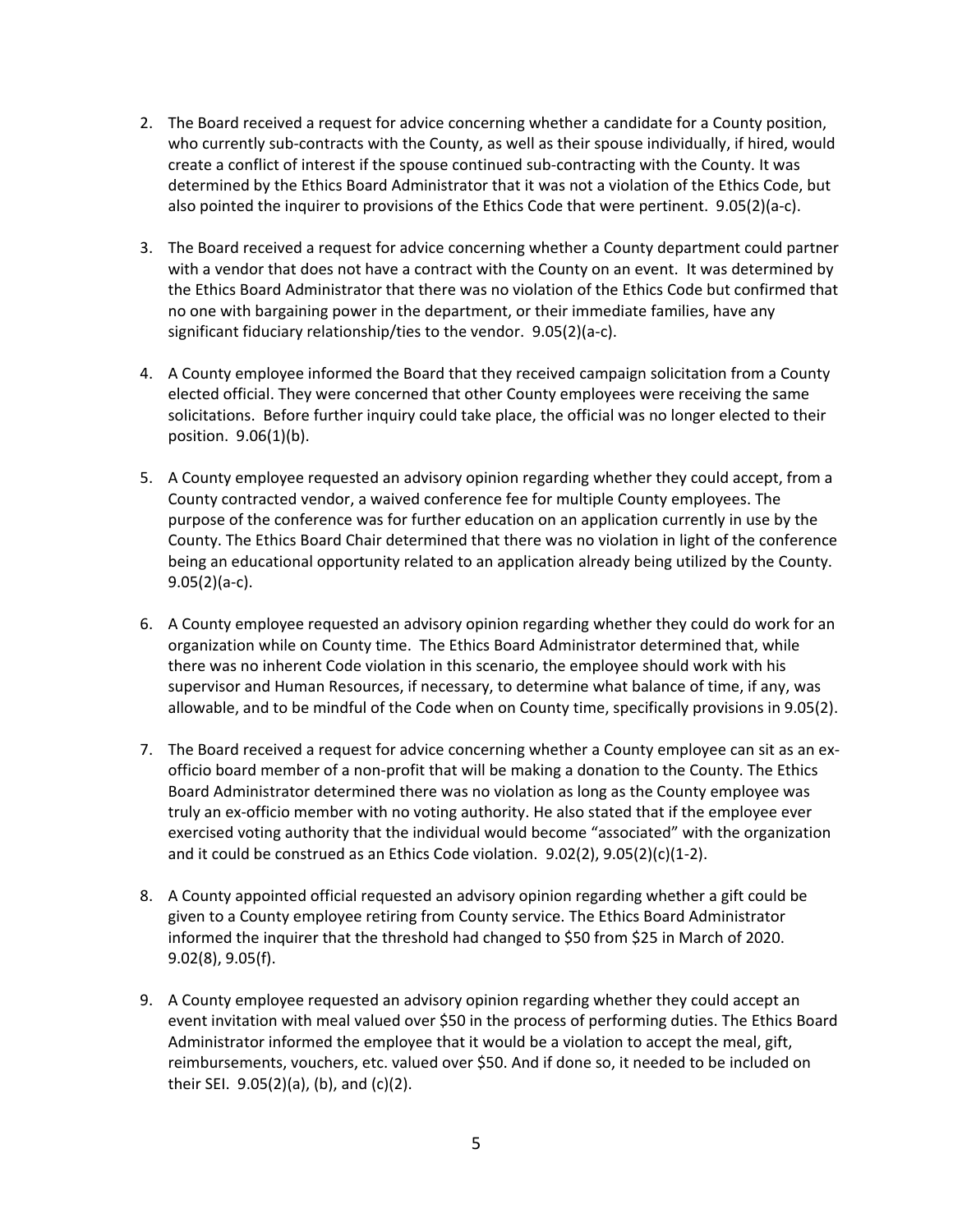- 10. A County employee requested an advisory opinion regarding whether they could accept a gift from a vendor after a roundtable discussion. The Ethics Board Administrator informed the employee that as long as the gift was under the \$50 threshold it would not be a violation. However, it would be a violation to accept the meal, gift, reimbursements, vouchers, etc. valued over \$50. 9.05(2)(a), (b), and (c)(2).
- 11. The Board received a request for advice concerning whether a board could be setup as a supporting organization to a citizen's donation to the County. Also, whether a County department director could appoint a County employee to the Board. The Ethics Board Chair concluded that the question, if the Board can be setup as a supporting organization, is better suited for Corporation Counsel. In terms of whether a County department Director could be the person to appoint someone to the Board and if County employees can be appointees to the Board, the Ethics Board Chair saw no inherent violation, so long as the appointer and appointees adhere to the Ethics Code in the scope of fulfilling their duties, specifically the provisions of 9.05(2).
- 12. A County official inquired whether it would be acceptable to sponsor a resolution that would grant money to an organization that employs the official, but with which the official is not "associated" for the purposes of the Ethics Code. The official would not privately, personally benefit related to the resolution or its passing. The Ethics Board Chair concluded there was no violation of the Ethics Code, given the lack of a private benefit the official could receive from the organization. 9.02(2), 9.05(2)(a) and (c)(1).
- 13. A County employee inquired whether it would be acceptable to accept a position on an organization's board in which they were involved in the RFP process for. It was determined by the Ethics Board Chair that there is a potential violation of the Ethics Code due to the "association" between the County employee and the organization's board. This potential violation would extend to any County employee whose duties and responsibilities with the County would be intertwined with the financial interests of the organization. 9.05(2)(a-e).
- 14. A County official requested an advisory opinion regarding whether it was acceptable for them to promote an event via social media. The Ethics Board Administrator determined that there was no violation if the message did not reference the County official's nomination, the upcoming election or an effort to increase voter turnout. If this occurs and the materials are distributed while on County time, then there could be a potential Ethics Code violation. 9.06(1)(a-d).
- 15. Previously, a County employee inquired whether it would be acceptable to accept a contractor position with a County vendor. The employee had been involved in the RFP process related to the vendor's contract with the County. In the scope of their duties with the County, the employee continues to work with and hold a degree of authority over said vendor and the contract. At that time, the Board advised the employee not to accept the position until they step away from any further involvement with the contract in their County duties. The employee updated the Ethics Board Administrator that they have accepted a part-time consulting job with the vendor and have passed their County duties related to the vendor's contract to another County employee. 9.05(2)(a-e).